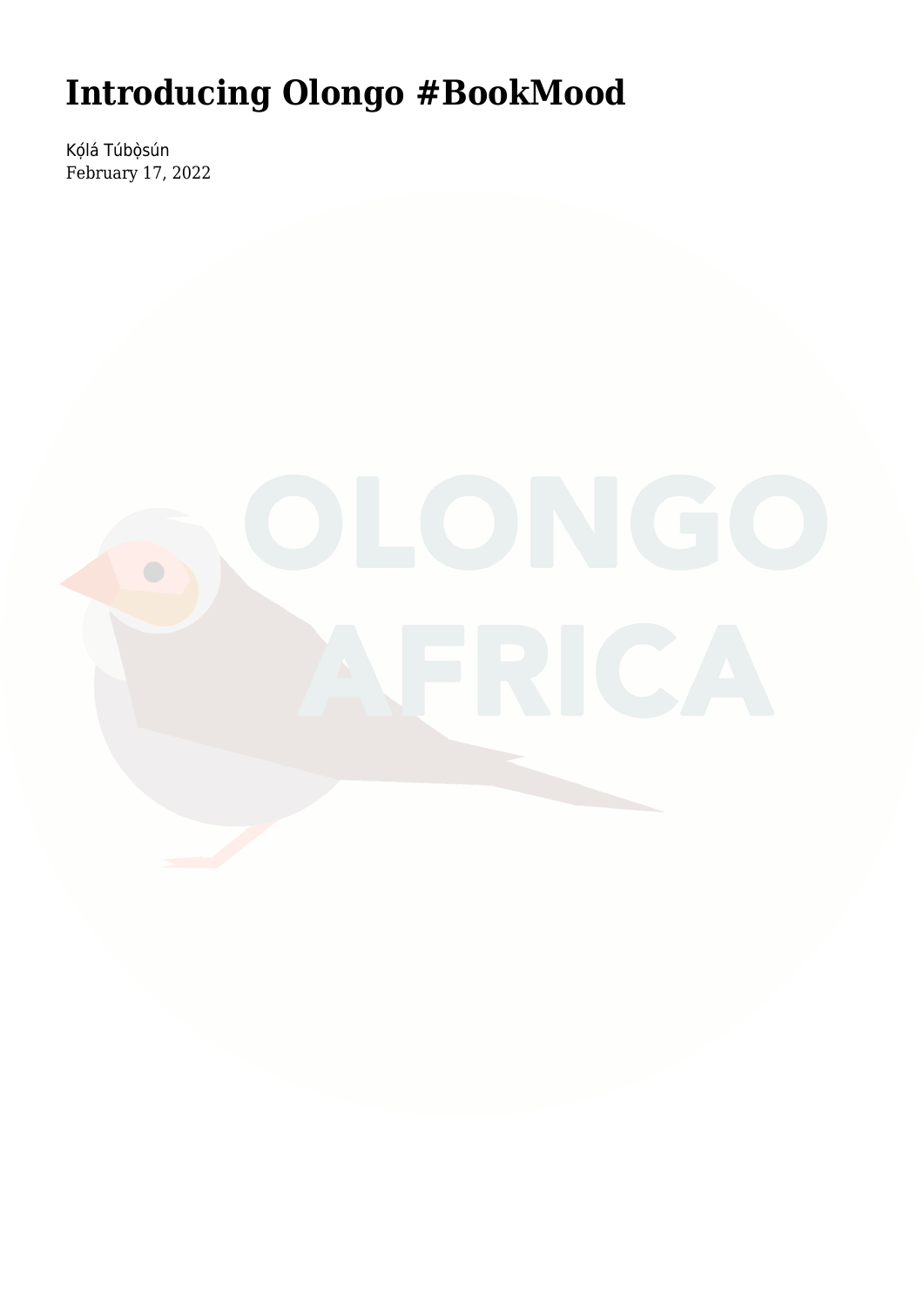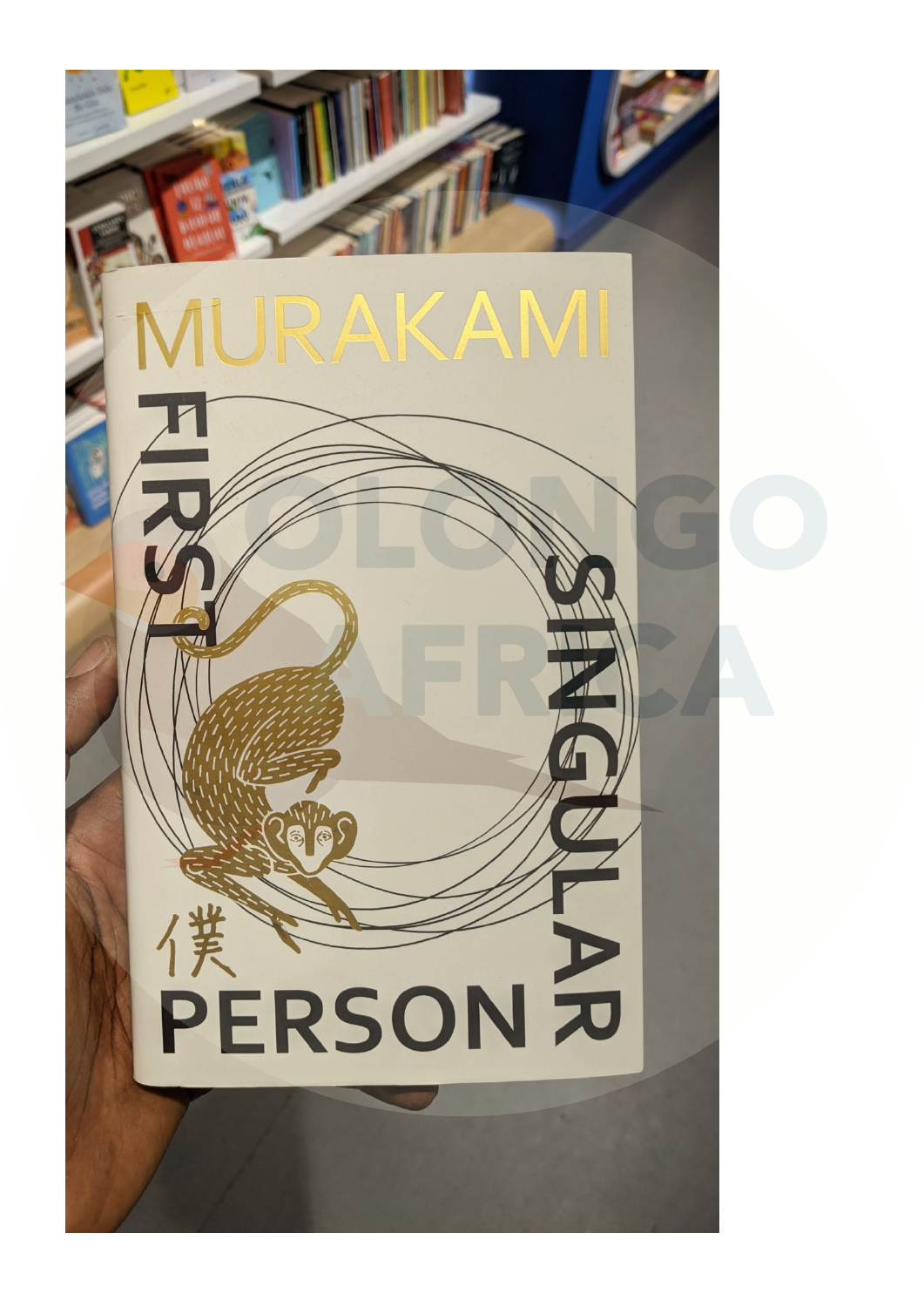People who have followed me [on Twitter](http://www.twitter.com/kolatubosun) may have come across occasional posts of mine with nothing more than the photo of a book and the #Mood hashtag. It had been my own way of sharing the discovery of particular books that have sentimental value [to me,](https://twitter.com/kolatubosun/status/1490037799759892481?s=20&t=xzO-nwEO6s8binOmAartaw) to the culture, or books that could, at the moment, stimulate conversation about [a particular topic of interest](https://twitter.com/kolatubosun/status/1492958803888910342?s=20&t=xzO-nwEO6s8binOmAartaw). Readers may already know of my fairly recent habit of collecting rare books, particularly in African literature, which I wrote about in [this 2021 essay.](https://olongoafrica.com/a-book-collectors-journal/)

Now, I would like to do more than post the photos of the books I collect. I want to write short essays about them, too. I have posted only photos, so far, usually because I never considered the moment worthy of more than just a brief opportunity to share, spurred by the ephemeral nature of Twitter itself. But here on the blog, there's a little more space. Whether I'll have the energy to sustain it for the long haul is the question that time will answer. But I'm willing to try.

Meanwhile, I am also inviting readers of this site to send me their own #BookMood essays as well. Nothing more than 400 words at the most on why a particular book is important to you. It could be the story, it could be the circumstances surrounding your obtaining it. It could be the cover design, or it could be your relationship with the author. Anything interesting enough to share with the world. It can be fun or it can be serious. It can also be just 100 words. Up to you. But it's good, we want to read it, along with the photo of the said book(s).

*OlongoAfrica* will pay \$15 for any published piece on this subject. Think of it as an amount small enough to buy you another book, or a cup of coffee. Send it to us at [submissions@olongoafrica.com](mailto:submissions@olongoafrica.com) with the subject **#BookMood**.

**Here's my first #BookMood: Haruki Murakami's** *First Person Singular*.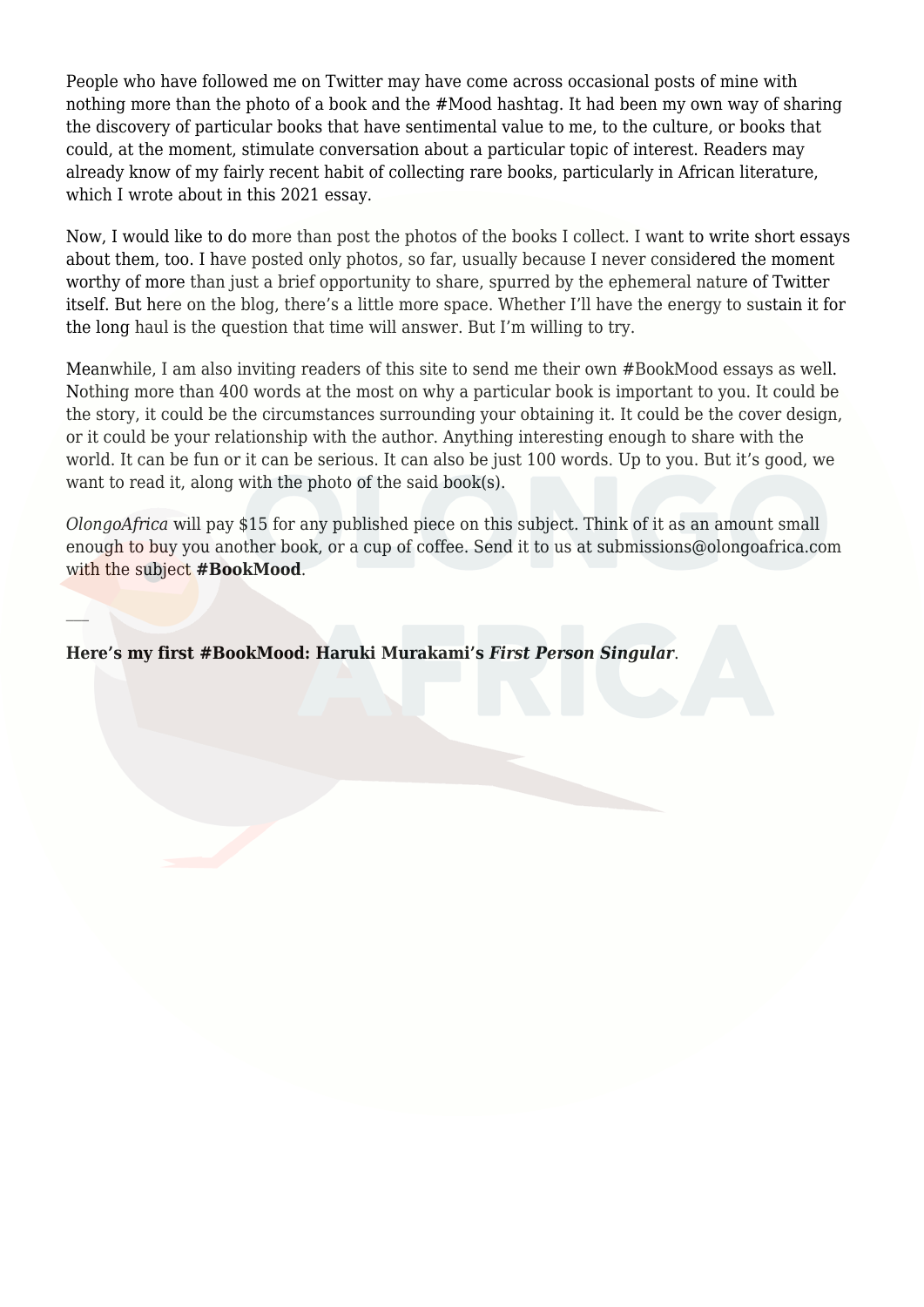